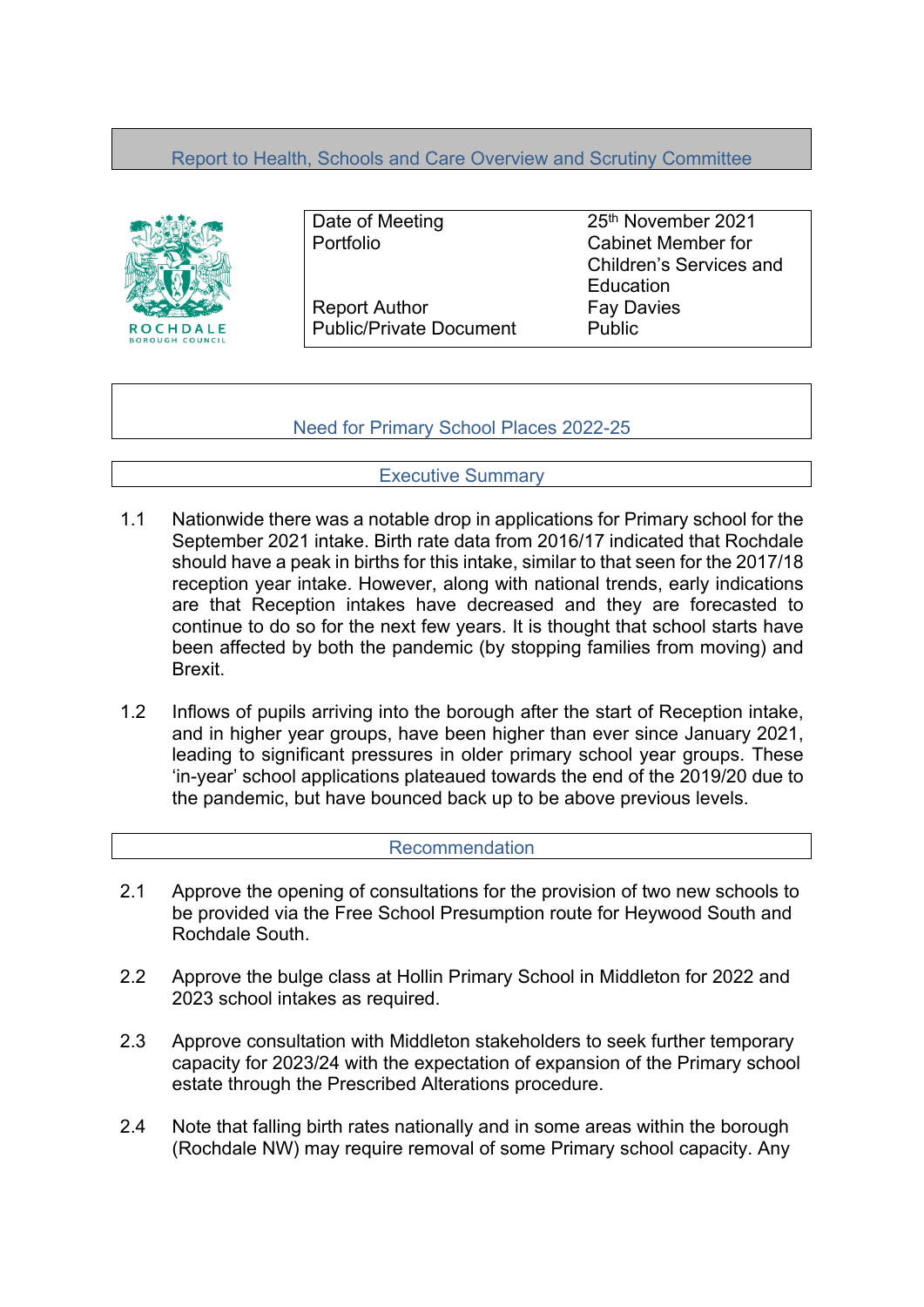consultation or decisions on this will be put before Cabinet for approval at a later date.

### Reason for Recommendation

- 3.1 The council has a statutory duty to provide education and school places to all school aged children living in the borough and consequently has a duty to plan adequately for predicted pupil numbers.
- 3.2 Current housing development plans along with possible housing allocations defined in the Places For Everyone, PFE (currently still under consultation) dictate that pupil numbers in Rochdale may continue to grow in some localities and plans must be put in place to create the needed school capacity.
- 3.3 Drops in applications for Reception intake following national trends have started to affect forecasts for some area, Rochdale NW in particular.

#### Key Points for Consideration

#### 4.1 Heywood

Heywood appears to have suffered a drop in applications along with national trends. It is not obvious whether this is temporary or more permanent issue. New housing completions in Heywood have decreased recently but 1200 new houses coming forward at the junction 19 'South Heywood' development will require a new school to be delivered through the Free School Presumption route. The estimated new pupils from this number of houses is 300. Timing of the new school will be crucial to maintain sufficient places as the housing comes forward in south Heywood. A consultation process on starting the Presumption process needs to be run to help inform the required school specification document, this is not the formal statutory consultation required to be undertaken under section 10 of the Academies Act 2010.

| 4.2 |                                   | 2022-23                                       | 2023-24  | 2024-25                                                                                                                                                                                                                    | 2025-26  |
|-----|-----------------------------------|-----------------------------------------------|----------|----------------------------------------------------------------------------------------------------------------------------------------------------------------------------------------------------------------------------|----------|
|     | <b>Reception</b><br><b>Places</b> | 53 spare                                      | 35 spare | 67 spare                                                                                                                                                                                                                   | 78 spare |
|     | <b>Needed</b>                     |                                               |          |                                                                                                                                                                                                                            |          |
|     | <b>Plans</b>                      | Discontinue<br>bulge class at<br>Harwood Park |          | Consideration must be taken on how much spare<br>capacity is too much. Monitoring of the rate of<br>building and pupils from the South Heywood<br>development will inform any decision to reduce<br>spare school capacity. |          |
|     | <b>Future</b>                     |                                               |          | New housing coming forward in South Heywood                                                                                                                                                                                |          |
|     | Issues                            |                                               |          | will require a new 1 form entry school.                                                                                                                                                                                    |          |

4.3 In-year new arrivals for Key Stage 2 have been an issue and Woodland Primary created an additional year 4 class in 2020.

#### Middleton

4.4 Forecasts show that in Middleton additional places are needed from 2022/23 to 2024/25. Middleton has high levels of in-flow and significant shortages of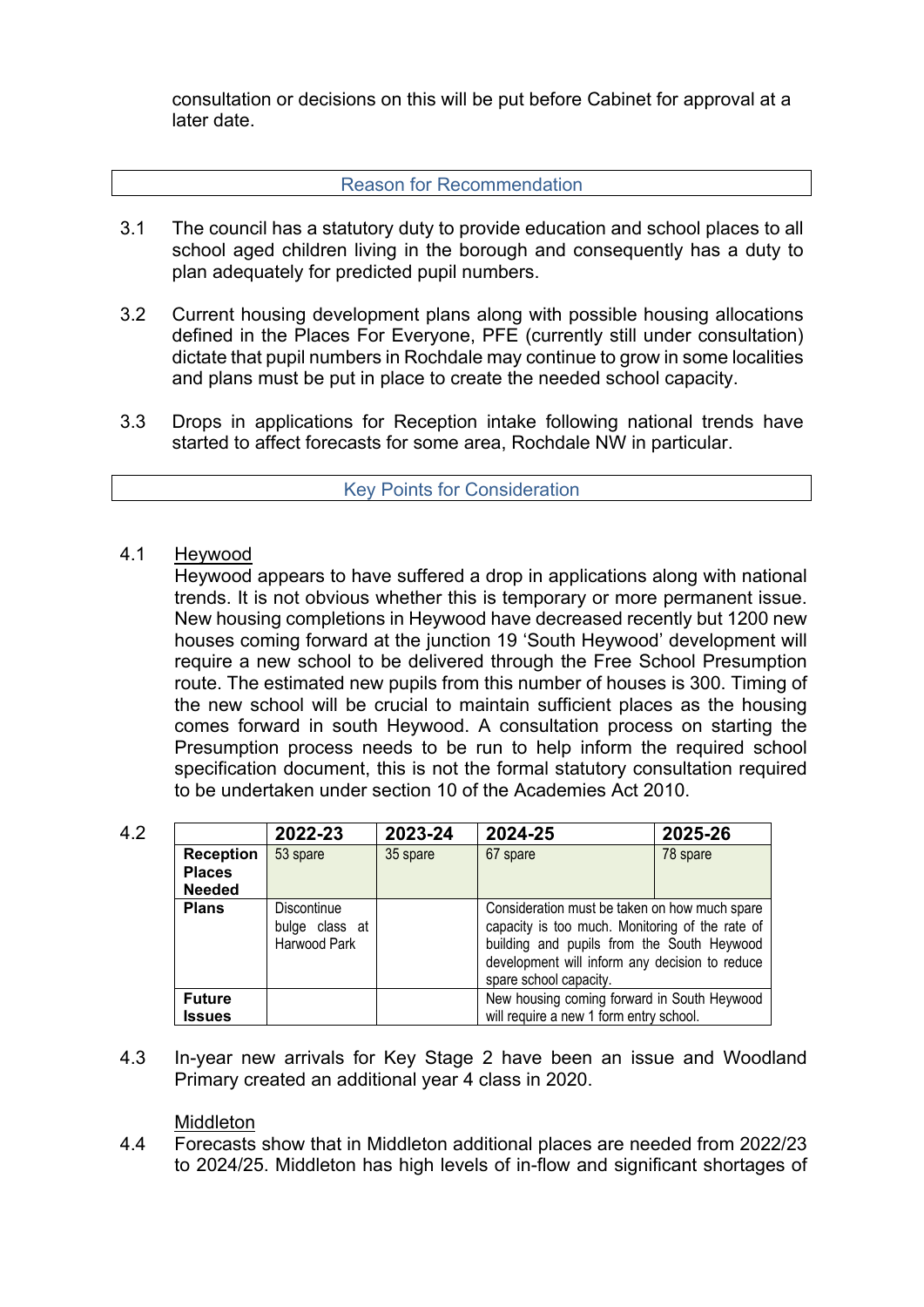places are expected without additional capacity. During the 2020/21 academic year 34 additional pupils arrived on-roll in key stage 1 classes after the start of the school year just in Middleton.

4.5 **2022-23 2023-24 2024-25 2025-26 Reception Places Needed** 10 places needed  $\vert$  51 places needed  $\vert$  5 place spare  $\vert$  40 spare **Plans** Provide a second and third year of temporary bulge classes at Hollin Primary **Future Issues** Permanent expansion of school may be needed in central Middleton.

4.6 In September 2018 and 2019 Reception year started with 62 and 85 spare places respectively. This amount of spare capacity caused significant issues with school financing locally. There are now 28 spare places in the 2018 intake and 55 spare places in the 2019 intake. It is important that sufficient classes are created at key stage 1 as class size legislation means that there is a limit to the number of places that can be offered in each class. Forecasts of in-year growth show that the 2019 intake, mentioned above, will have insufficient places by 2024/25 (in what will be year 5), with the 2018 intake having insufficient places in the 2023/24 year 5 class. The 2020 intake will have insufficient places by the start of the 2022/23 academic year. The table below shows almost all year groups in Middleton will have insufficient places going forward.

| <b>MIDDLETON</b>       |         |         |         |         |
|------------------------|---------|---------|---------|---------|
| <b>FORECAST</b>        | 2022-23 | 2023-24 | 2024-25 | 2025-26 |
| Year 1 places          | 705     | 675     | 675     | 675     |
| <b>Expected pupils</b> | 689     | 716     | 758     | 700     |
|                        |         |         |         |         |
| Year 2 places          | 675     | 705     | 675     | 675     |
| <b>Expected pupils</b> | 688     | 711     | 739     | 782     |
|                        |         |         |         |         |
| Year 3 places          | 675     | 675     | 705     | 675     |
| <b>Expected pupils</b> | 650     | 715     | 739     | 768     |
|                        |         |         |         |         |
| Year 4 places          | 705     | 675     | 675     | 705     |
| <b>Expected pupils</b> | 695     | 664     | 730     | 754     |
|                        |         |         |         |         |
| Year 5 places          | 675     | 705     | 675     | 675     |
| <b>Expected pupils</b> | 675     | 709     | 677     | 744     |
|                        |         |         |         |         |
| Year 6 places          | 720     | 675     | 705     | 675     |
| <b>Expected pupils</b> | 699     | 686     | 720     | 689     |

#### Pennine

4.8 For the 2021 Reception intake for north Pennine the underlying birth rate was high, but schools appear to have under-recruited considerably. This could be due to national issues mentioned previously, or local issues. Local issues include the rebuilding programme at Littleborough Primary school and the continued lack of Secondary school places. Historically north Pennine is a net importer of children, with more children arriving in Reception than are born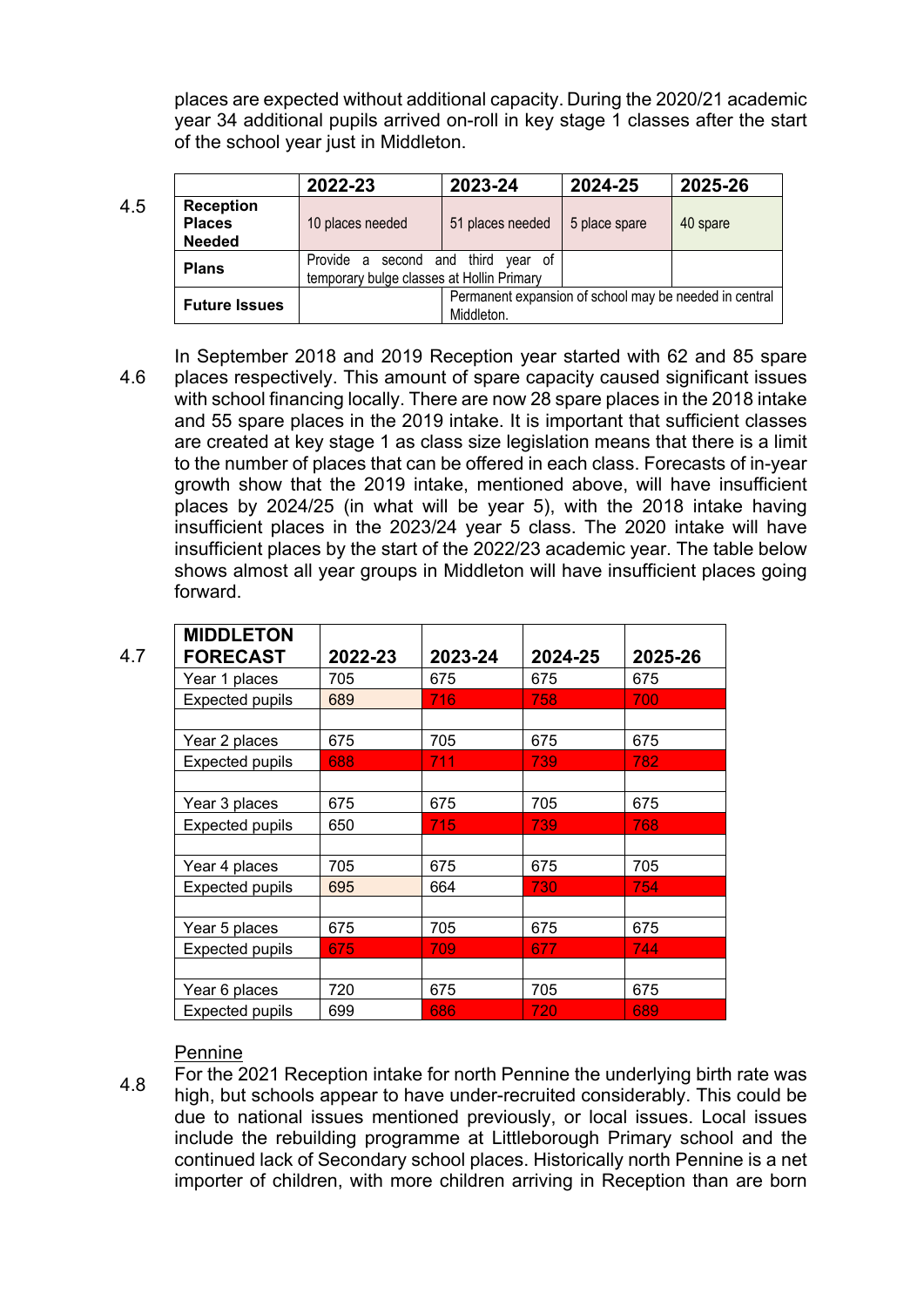locally. There is an expectation that, when the Littleborough Primary re-build project is complete, and the new Secondary school is open, that families will have confidence to apply for school places in this area again.

|          |                                                          | 2022-23                                                                                                                                                                                             | 2023-24                          | 2024-25  | 2025-26  |  |  |  |  |  |
|----------|----------------------------------------------------------|-----------------------------------------------------------------------------------------------------------------------------------------------------------------------------------------------------|----------------------------------|----------|----------|--|--|--|--|--|
|          | <b>Extra</b><br><b>Reception</b><br><b>Places Needed</b> | 58 spare                                                                                                                                                                                            | 59 spare                         | 62 spare | 69 spare |  |  |  |  |  |
| z        | <b>Plans</b>                                             | Spare capacity will be kept under review, but temporary issues are<br>thought to be impacting current applications and applications for the<br>2022/23 year will be monitored closely.              |                                  |          |          |  |  |  |  |  |
| Pennines | <b>Future Issues</b>                                     | Littleborough Primary new build school and the new Secondary<br>school, due to be opened in 2023/24, will impact on the desirability of<br>places in this area. New housing is also coming forward. |                                  |          |          |  |  |  |  |  |
| <b>S</b> | <b>Extra</b><br><b>Reception</b><br><b>Places Needed</b> | 11 spare                                                                                                                                                                                            | 24 spare<br>34 spare<br>29 spare |          |          |  |  |  |  |  |
| Pennines | <b>Future</b><br>Plans/<br><b>issues</b>                 | Plans will remain under review                                                                                                                                                                      |                                  |          |          |  |  |  |  |  |

#### Rochdale

4.10 In the NE/NW area the combined excess of places is a concern, however applications from families new to Rochdale are an issue. New applications for places 'in-year' tend to be in the Rochdale NE and central areas and numbers of new applications for school places through the in-year process were larger last year than any year previously despite the ongoing pandemic (figure 1a and 1b below).



Figure 1a: The last 4 years of data on annual rates of applications for new school places from families new to the borough.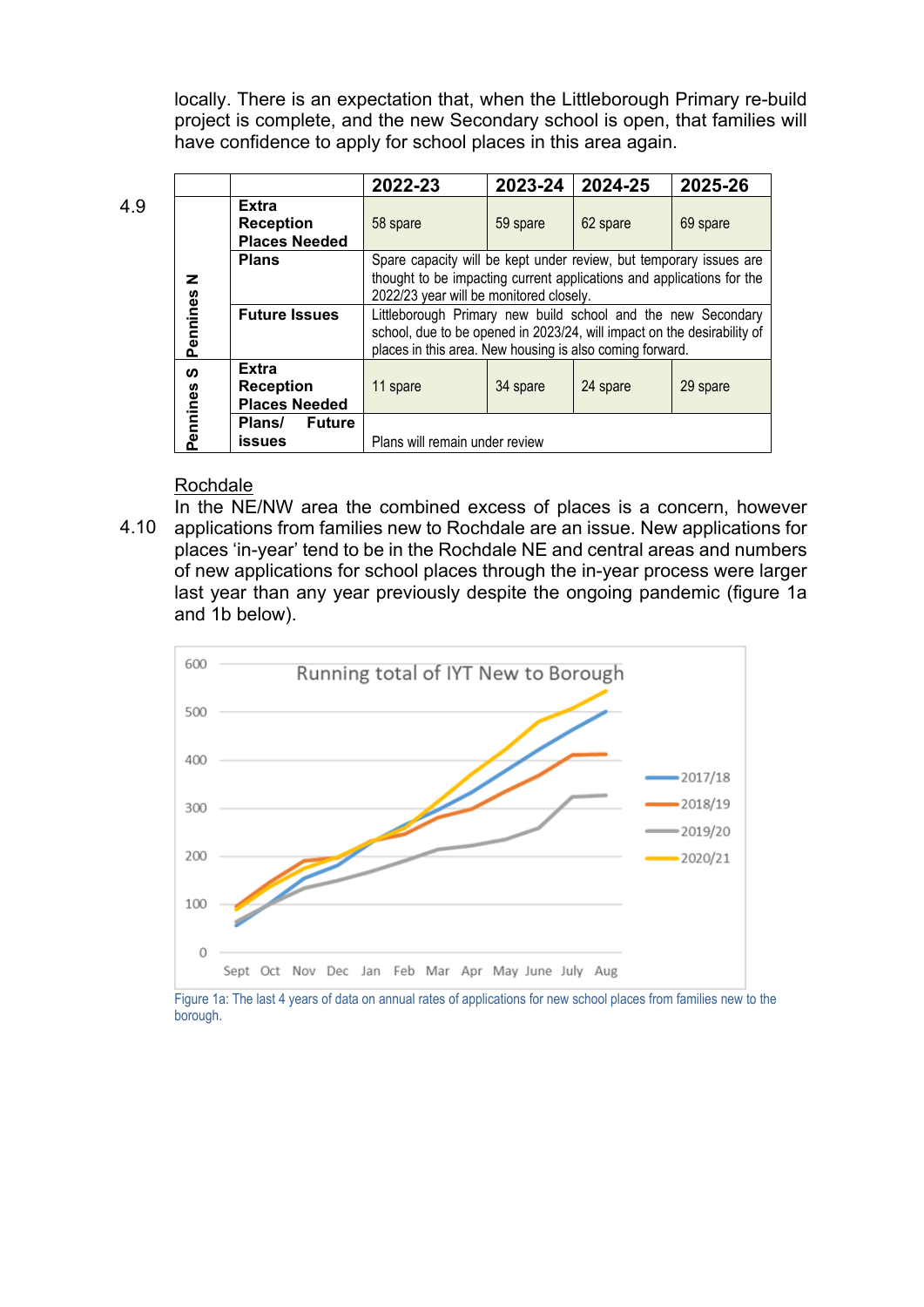



|  |  |  | <b>MALA TALL THE MALE LAND OF MALA DILATINGHI MOD OF APPHOADOHOLOGICAL DOHOOF PRADOD HOLL MILIMOO HOLL TO BID OF</b> |  |  |  |  |
|--|--|--|----------------------------------------------------------------------------------------------------------------------|--|--|--|--|
|  |  |  |                                                                                                                      |  |  |  |  |
|  |  |  |                                                                                                                      |  |  |  |  |

|                                   |                                                                        | 2022-23                                                                                                                                                                                                            | 2023-24                        | 2024-25                        | 2025-26                        |  |  |  |
|-----------------------------------|------------------------------------------------------------------------|--------------------------------------------------------------------------------------------------------------------------------------------------------------------------------------------------------------------|--------------------------------|--------------------------------|--------------------------------|--|--|--|
| Rochdale<br>쁮                     | <b>Extra</b><br><b>Recepti</b><br>on<br><b>Places</b><br><b>Needed</b> | 8 spare (NE)<br>59 spare (NW)                                                                                                                                                                                      | 53 spare (NE)<br>47 spare (NW) | 27 spare (NE)<br>58 spare (NW) | 39 spare (NE)<br>72 spare (NW) |  |  |  |
| $\frac{1}{2}$<br>$\sum_{i=1}^{n}$ | Plans/<br><b>Future</b><br><b>Issues</b>                               | NE area: Spare capacity will be reviewed, however high in-year<br>admissions in NE Rochdale mean that spare capacity needed to<br>accommodate in year moves.<br>NW area: Spare capacity in Rochdale NW is too high |                                |                                |                                |  |  |  |

4.12

In year applications in the Rochdale NE area are forecast to show schools filling to capacity (see table below). Some of these children will be offered places in the Rochdale NW area as travel to school distance will be within the statutory distance.

4.13

| <b>ROCHDALE NE</b><br>FORECAST | 2022-23 | 2023-24 | 2024-25 | 2025-26 |
|--------------------------------|---------|---------|---------|---------|
|                                | 429     | 429     | 429     | 429     |
| Year 1 places                  |         |         |         |         |
| <b>Expected pupils</b>         | 431     | 437.    | 391     | 418     |
|                                |         |         |         |         |
| Year 2 places                  | 429     | 429     | 429     | 429     |
| <b>Expected pupils</b>         | 423     | 445     | 450     | 403     |
|                                |         |         |         |         |
| Year 3 places                  | 429     | 429     | 429     | 429     |
| <b>Expected pupils</b>         | 403     | 433     | 455     | 461     |
|                                |         |         |         |         |
| Year 4 places                  | 429     | 429     | 429     | 429     |
| <b>Expected pupils</b>         | 422     | 405     | 436     | 458     |
|                                |         |         |         |         |
| Year 5 places                  | 459     | 429     | 429     | 429     |
| <b>Expected pupils</b>         | 444     | 431     | 414     | 445     |
|                                |         |         |         |         |
| Year 6 places                  | 429     | 459     | 429     | 429     |
| <b>Expected pupils</b>         | 431     | 456     | 443     | 426     |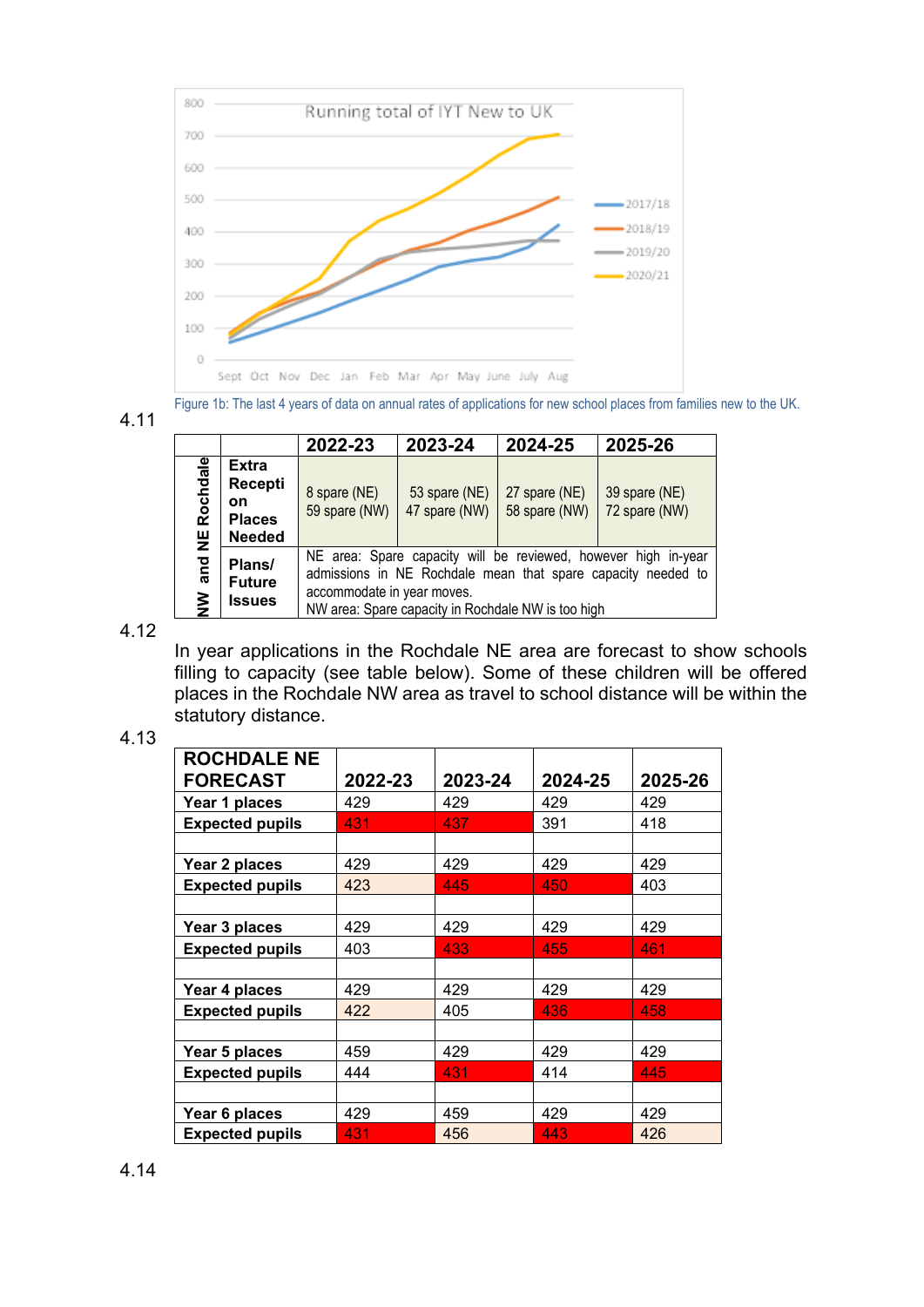In the south and central areas of Rochdale, underlying birth rates show a small peak for 2023/24 before declining in 2025/26. In-flows of children into the central area continue to be challenging, with schools being asked to take additional children in higher year classes. Housing developments in the south of the area have also impacted on the sufficiency of places. Timing of new housing developments and creation of sufficient places is going to be an issue going forward in the SW area and current forecasts of spare capacity will need to be reviewed. Housing plans under the Places for Everyone indicate an additional 1680 houses may come forward over the next 15 years. A new school will be needed depending on the speed of arrival of new housing and a consultation on this will need to be run.

4.15

|             |                                                                 | 2022-23                                                                                                                                                                                | 2023-24                         | 2024-25                           | 2025-26                         |  |  |  |
|-------------|-----------------------------------------------------------------|----------------------------------------------------------------------------------------------------------------------------------------------------------------------------------------|---------------------------------|-----------------------------------|---------------------------------|--|--|--|
| SW Rochdale | <b>Extra</b><br>Recepti<br>on<br><b>Places</b><br><b>Needed</b> | 33 spare $(C)$<br>42 spare (SW)                                                                                                                                                        | 22 spare $(C)$<br>23 spare (SW) | $32$ spare $(C)$<br>36 spare (SW) | 48 spare $(C)$<br>42 spare (SW) |  |  |  |
|             | <b>Plans</b>                                                    | Spare capacity in the central zone will be kept under review but large<br>numbers of in-year applications requires sufficient capacity                                                 |                                 |                                   |                                 |  |  |  |
| and<br>ပ    | <b>Future</b><br><b>Issues</b>                                  | Additional housing developments in the south means a new school will be<br>needed in the area in the long term. A new school will need to be created<br>through the Presumption route. |                                 |                                   |                                 |  |  |  |

## 4.16

# **Summary**

- I. Start consultation on Presumption route for Heywood and Rochdale SW new schools.
- II. Extra capacity is needed in Middleton and the bulge class at Hollin will be continued and more capacity sought for 2023 which may involve school expansion.
- III. Investigate options for removing capacity in NW Rochdale if and when required.

#### 4.17 **Free School Presumption**

The Education Act 2011 changed the arrangements for establishing new schools and introduced section 6A (the 'free school presumption') of the Education and Inspections Act 2006 which requires that, where a local authority identifies the need for a new school in its area, it must seek proposals to establish an academy (free school) (See link in Section 8 below).

4.18

The presumption process requires local authorities to seek proposals to establish a free school where they have identified the need for a new school in their area.

4.19

Section 19 of the guidance, The free school presumption Departmental advice for local authorities and new school proposers, states "If a local authority is running a presumption competition, it can withdraw from the process if it determines that the need for a new school will be met by other means, or that the need for a new school no longer exists".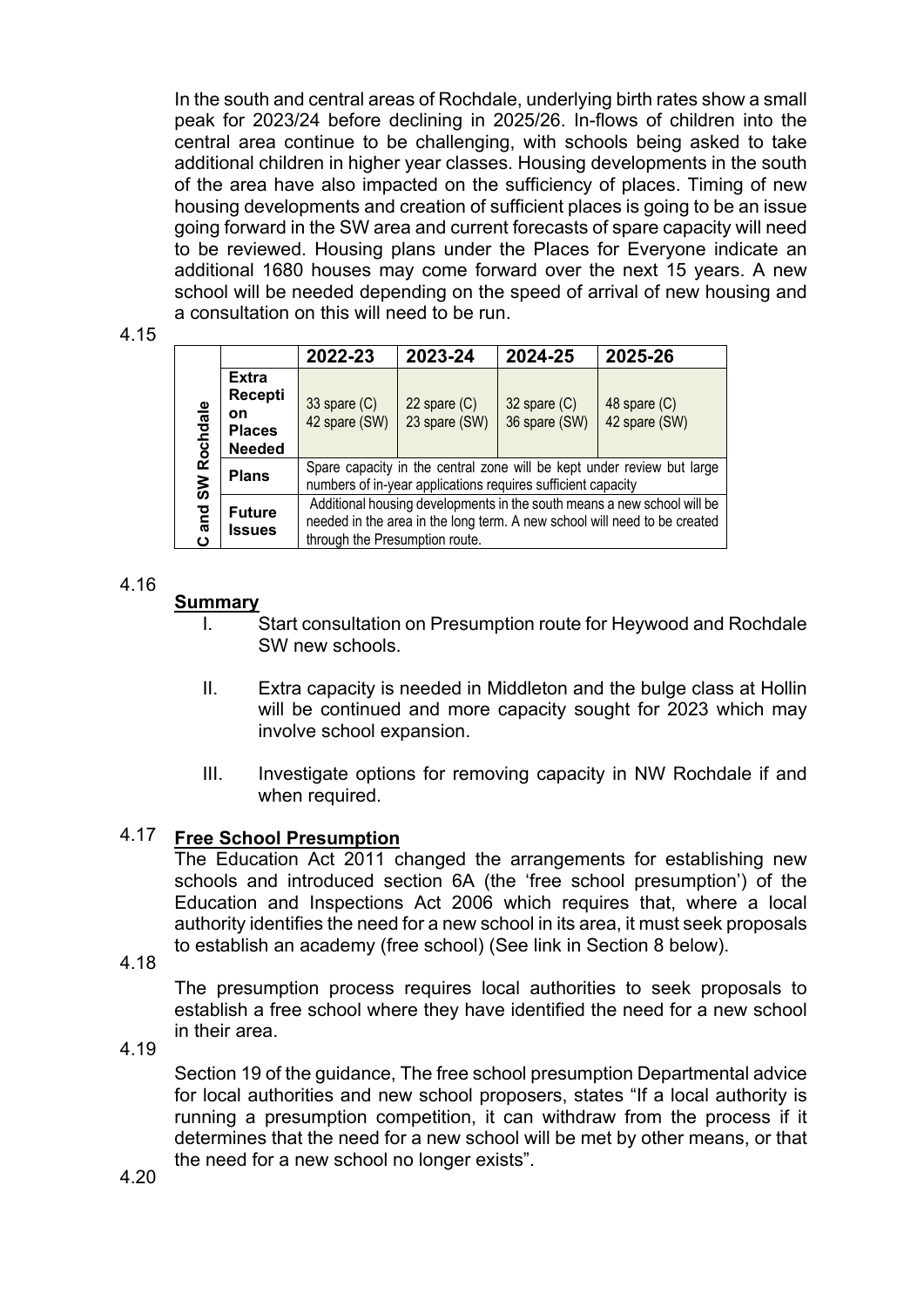Under the presumption route the local authority is responsible for providing the site for the new school and for delivering the capital programme for building the new school. The local authority is also responsible for meeting the associated capital and pre/post-opening revenue costs. Basic need capital funding is provided so that local authorities can provide the places that they need, including through new presumption schools.

### 4.21

The decision on all new free school proposals lies with the Secretary of State.

# 4.22 Alternatives Considered

Alternatives are constantly under review and any impacts of the current pandemic on house building rates or timing of new developments will have knock on effects on school capacity.

## Costs and Budget Summary

- 5.1 The costs associated with co-ordinating admission arrangements are met from the Dedicated Schools Grant.
- 5.2 Where applicable, schools offering additional pupil places to meet the LA's statutory need may also be eligible for additional revenue funding from the Dedicated Schools Grant. The policy and funding available for basic need growth has to be agreed with Schools Forum.
- 5.3 Schools are funded based on the number of pupils. Whilst is it acknowledged that a school will have some vacant places, a high number of vacant places in a single year group created if pupils do not materialise as forecast will have an adverse effect on a school's funding. This can be managed in the short term through the application of the Growth Fund policy but it is not sustainable longer term.
- 5.4 The local authority is required to pay all costs associated with setting up schools through the Free School Presumption route. Approval for costs associated with providing any new schools via this route, both capital and revenue costs, will be sought following consultation with stakeholders when a suggested opening date is agreed.

#### Risk and Policy Implications

6.1 The application of pupil place planning arrangements contributes to the Council Business Plan in ensuring an effective allocation process for school admissions. The council has a statutory duty to offer a school place to every child living in the borough and must manage the schools estate to meet the predicted need.